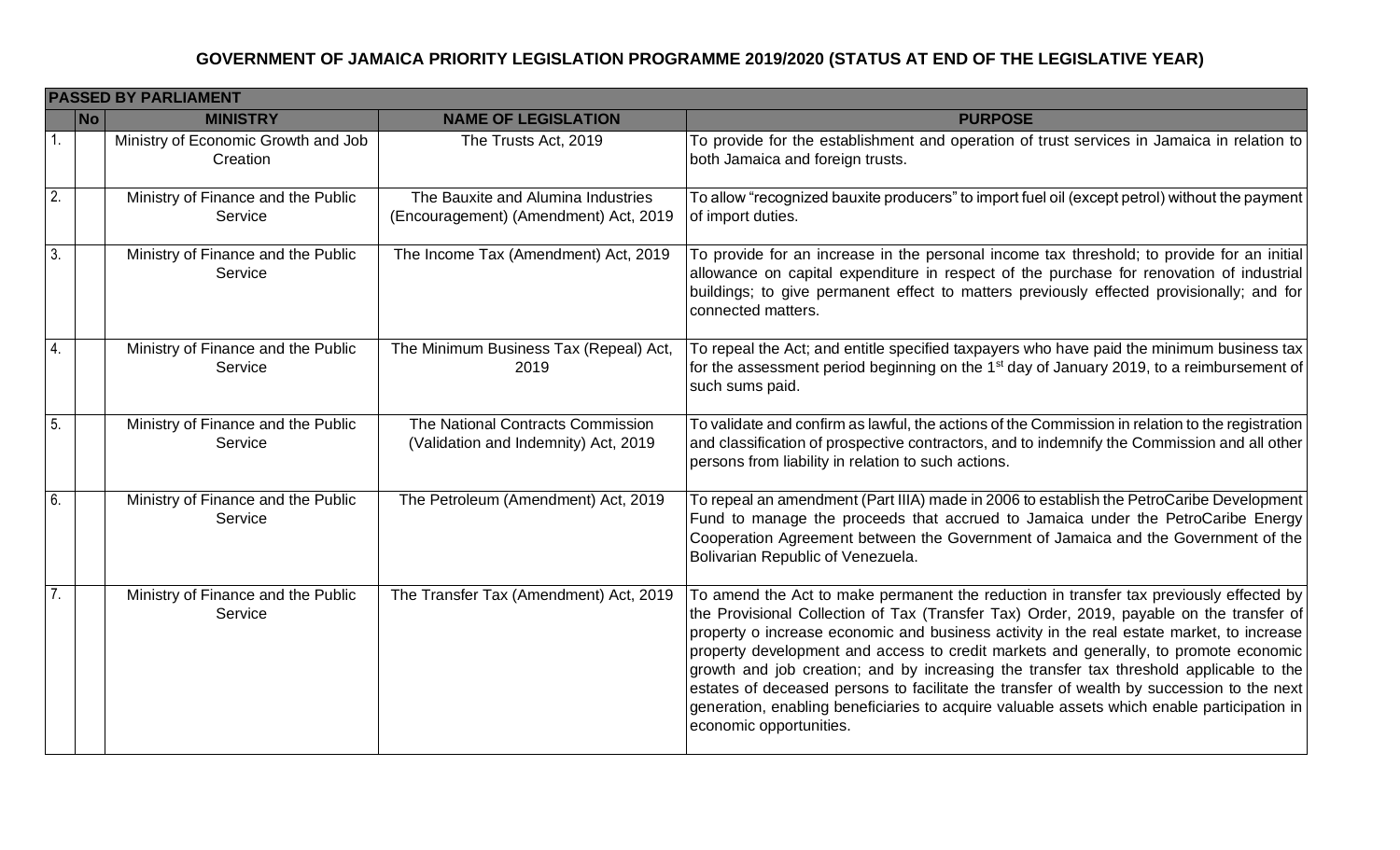|     | <b>PASSED BY PARLIAMENT</b> |                                                                     |                                                                                                |                                                                                                                                                                                                                                                                                                                                                                                                |  |
|-----|-----------------------------|---------------------------------------------------------------------|------------------------------------------------------------------------------------------------|------------------------------------------------------------------------------------------------------------------------------------------------------------------------------------------------------------------------------------------------------------------------------------------------------------------------------------------------------------------------------------------------|--|
|     | <b>No</b>                   | <b>MINISTRY</b>                                                     | <b>NAME OF LEGISLATION</b>                                                                     | <b>PURPOSE</b>                                                                                                                                                                                                                                                                                                                                                                                 |  |
| 8.  |                             | Ministry of Foreign Affairs and Foreign<br>Trade                    | <b>Terrorism Prevention (Amendment) Bill</b>                                                   | To enable Jamaica to address inefficiencies identified in the 2015 Mutual Evaluation Report<br>conducted by the Caribbean Financial Action Task Force.                                                                                                                                                                                                                                         |  |
| 9.  |                             | Ministry of Foreign Affairs and foreign<br>Trade                    | The United Nations Security Council<br>Resolutions Implementation (Amendment)<br>Act, 2019     | To amend the Act in order to ensure that Jamaica is in compliance with its International<br>Obligations under the Charter of the United Nations; and to the strengthen the domestic<br>framework for combating the financing of terrorism and to fight against terrorism.                                                                                                                      |  |
| 10. |                             | Ministry of Industry, Commerce,<br><b>Agriculture and Fisheries</b> | The Food Storage and Prevention of<br>Infestation (Amendment) Act, 2019                        | To strengthen the existing legislation in order to ensure the safety and wholesomeness of<br>food, in light of developments in the relevant industries; and modernize the legislation in<br>keeping with the advancement in technologies and other changes.                                                                                                                                    |  |
| 11. |                             | Ministry of Industry, Commerce,<br><b>Agriculture and Fisheries</b> | The Patents and Designs Act, 2020                                                              | To fulfil Jamaica's obligations as a party to the Paris Convention for the Protection of<br>Industrial Property and the Patent Cooperation Treaty and will reflect the requirements of<br>the Agreement on the Trade Related Aspects of Intellectual Property and the Bilateral<br>Agreement between Jamaica and the United States of America.                                                 |  |
| 12. |                             | Ministry of Industry, Commerce,<br><b>Agriculture and Fisheries</b> | The Protection of Plant Genetic Resources<br>for Food and Agriculture (Amendment) Act,<br>2019 | To provide for the integration of certain functions of the Management Authority into the<br>Ministry of Industry, Commerce, Agriculture and Fisheries as a part of the Public Sector<br>Rationalisation Plan.                                                                                                                                                                                  |  |
| 13. |                             | Ministry of Justice                                                 | The Law Reform (Amendment of Penalties)<br>Act, 2019                                           | To amend several Acts under the portfolio of the Ministry of Justice to increase outdated<br>penalties, and empower the Minister to amend penalties, where necessary, by Order subject<br>to affirmative resolution.                                                                                                                                                                           |  |
| 14. |                             | <b>Ministry of National Security</b>                                | The Noise Abatement (Temporary<br>Amendment) Act, 2019                                         | To provide an interim solution to issues identified in the enforcement of the Act and to amend<br>the Act to facilitate the holding of entertainment activities from the date of commencement<br>of the amendment until the 31 <sup>st</sup> day of January, 2020, by two hours, the period within which<br>those activities may be carried on without being presumed to amount to a nuisance. |  |
| 15. |                             | <b>Ministry of National Security</b>                                | The Proceeds of Crime (Amendment) Act,<br>2019                                                 | To provide for measures to address the lack of compliance with the Financial Action Task<br>Force Recommendations regarding money laundering and related activities.                                                                                                                                                                                                                           |  |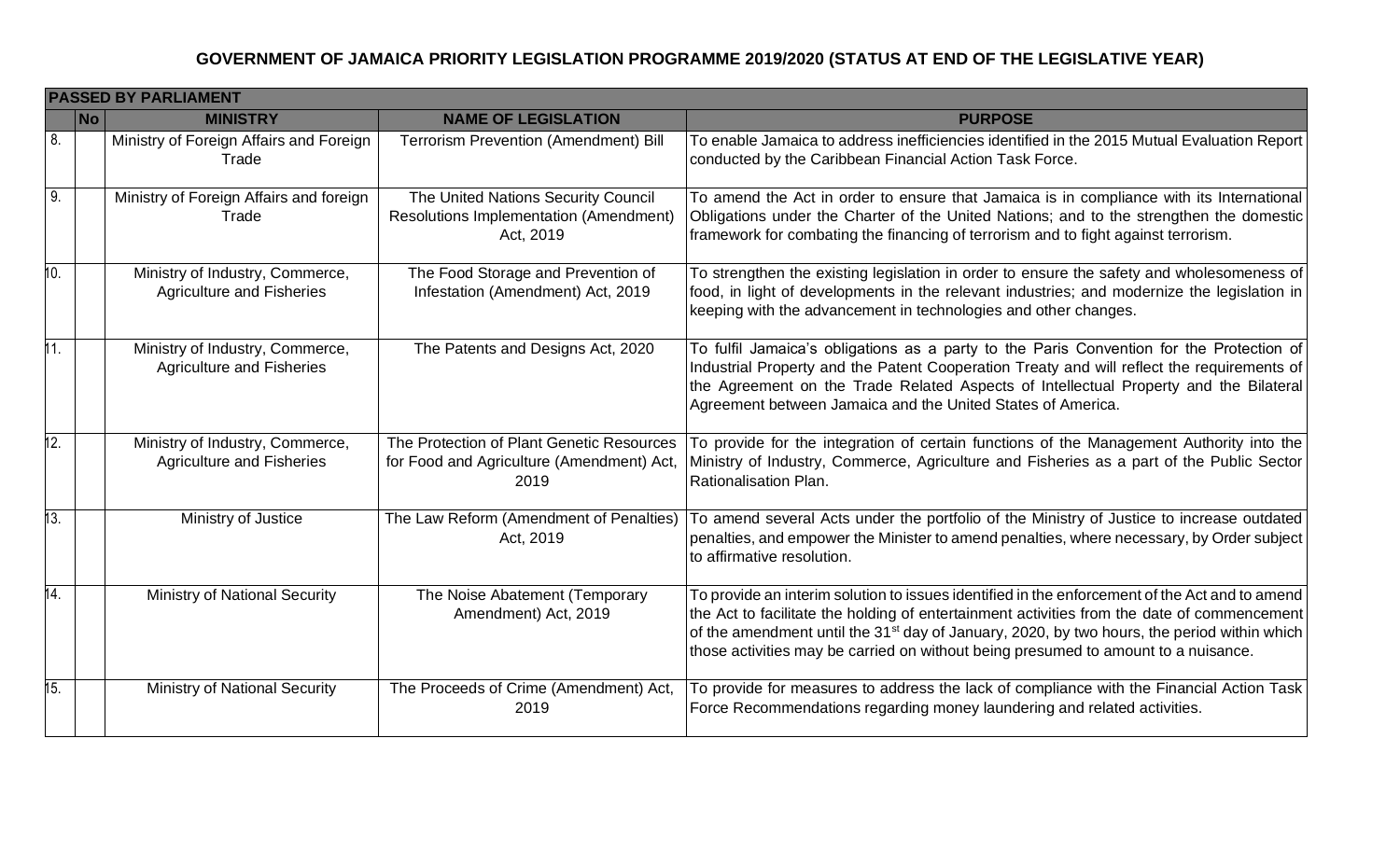|     | <b>PASSED BY PARLIAMENT</b>                 |                                                                      |                                                                                                                                                                                                                                                                                        |  |
|-----|---------------------------------------------|----------------------------------------------------------------------|----------------------------------------------------------------------------------------------------------------------------------------------------------------------------------------------------------------------------------------------------------------------------------------|--|
|     | $\overline{\mathsf{No}}$<br><b>MINISTRY</b> | <b>NAME OF LEGISLATION</b>                                           | <b>PURPOSE</b>                                                                                                                                                                                                                                                                         |  |
| 16. | Ministry of Science and Technology          | The Information and Communications<br>Technology Authority Act, 2019 | To establish a body to be called the Information and Communications Technology Authority;<br>to bring the entire ICT function of the GOJ under one roof by transferring the functions of<br>eGov Jamaica Limited and the Office of the Chief Information Officer to the new Authority. |  |
| 17  | Ministry of Tourism                         | The Tourism Workers Pension Act, 2019                                | To establish a define contribution pension scheme for tourism workers.                                                                                                                                                                                                                 |  |
| 18  | Office of the Prime Minister                | The Human Employment and Resource<br>Training (Amendment) Act, 2019  | To merge the functions of HEART with the National Youth Service and the Apprenticeship<br>Board, and to repeal the Apprenticeship Act and the National Youth Service Act and<br>connected matters.                                                                                     |  |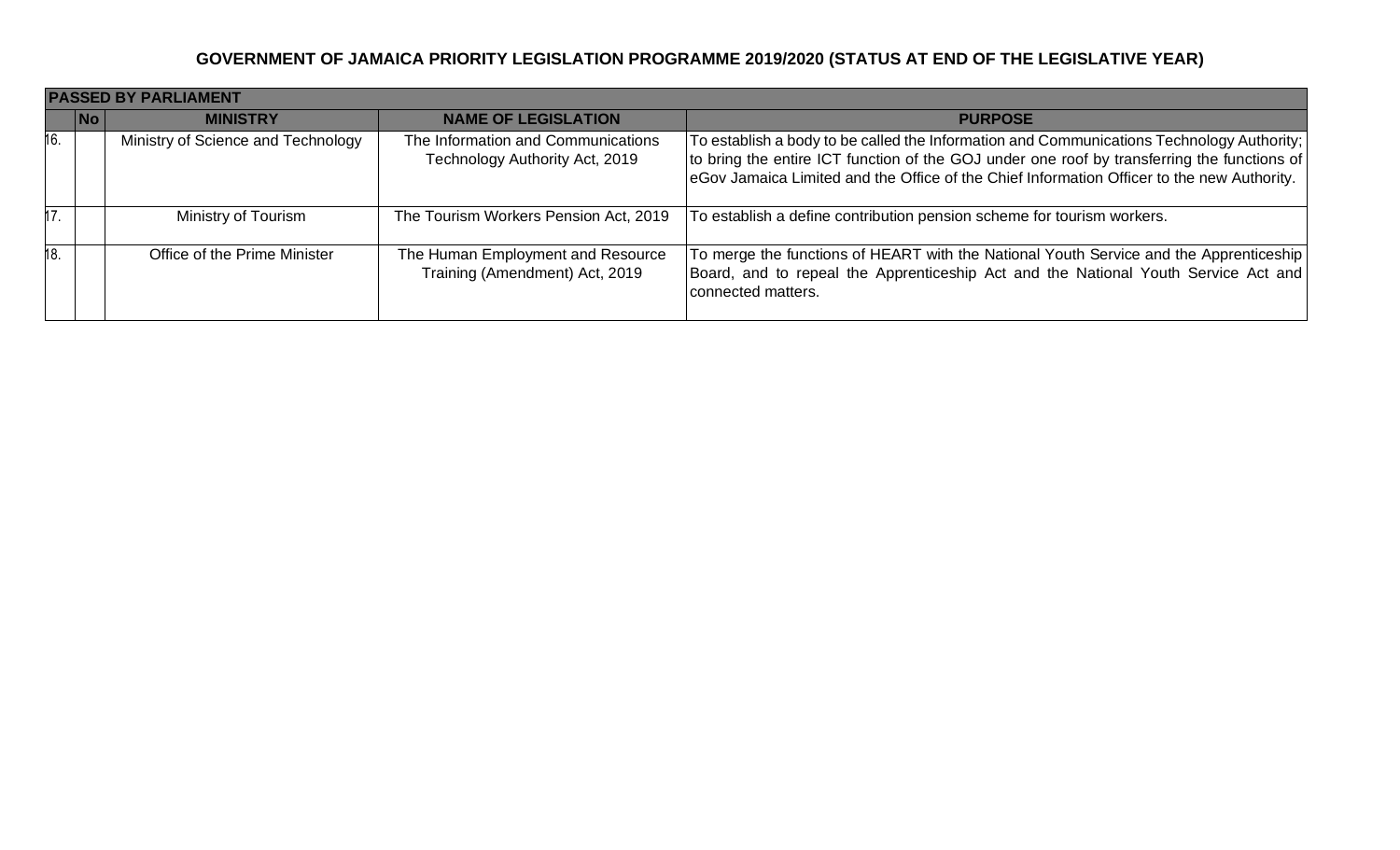|                 | <b>TABLED IN PARLIAMENT</b> |                                        |                                           |                                                                                                                                     |  |
|-----------------|-----------------------------|----------------------------------------|-------------------------------------------|-------------------------------------------------------------------------------------------------------------------------------------|--|
|                 | $\overline{\mathsf{No}}$    | <b>MINISTRY</b>                        | <b>NAME OF LEGISLATION</b>                | <b>PURPOSE</b>                                                                                                                      |  |
| 19.             |                             | Ministry of Culture Gender             | Prevention of Sexual Harassment Bill      | To highlight the nature of the offensive conduct, establish the liability of the offending party,                                   |  |
|                 |                             | <b>Entertainment and Sport</b>         |                                           | and to outline the liability of accommodating parties.                                                                              |  |
| $\overline{20}$ | 2                           | Ministry of Finance and the Public     | Bank of Jamaica (Amendment) Bill; Banking | To establish new Bank of Jamaica Governance Regulations.                                                                            |  |
|                 |                             | Service                                | Services Bill; Public Bodies and          |                                                                                                                                     |  |
|                 |                             |                                        | Accountability (Amendment) Bill           |                                                                                                                                     |  |
| $\overline{21}$ | 3                           | Ministry of Finance and the Public     | <b>Customs Bill</b>                       | To repeal and replace the Customs Act to facilitate the comprehensive review and                                                    |  |
|                 |                             | Service                                |                                           | modernization of the Act to support the reforms in customs administration.                                                          |  |
| $\overline{22}$ |                             | Ministry of Finance and the Public     |                                           | General Consumption Tax (Amendment) Bill   To reintroduce voluntary registration of persons who do not meet the General Consumption |  |
|                 |                             | Service                                |                                           | Tax threshold and would like the option to be registered as a registered taxpayer.                                                  |  |
|                 |                             |                                        |                                           |                                                                                                                                     |  |
| 23.             | 5                           | Ministry of Finance and the Public     | Micro-Credit Bill                         | To strengthen the legislative framework for money lending institutions and money service                                            |  |
|                 |                             | Service                                |                                           | businesses.                                                                                                                         |  |
| $\overline{24}$ | 6                           | Ministry of Justice                    | <b>Gun Court Amendment Bill</b>           | To provide for non-capital murder offences committed with a firearm to be tried by the Circuit                                      |  |
|                 |                             |                                        |                                           | Court Division of the Gun Court by a judge without a sitting jury.                                                                  |  |
| $\overline{25}$ |                             | Ministry of Labour and Social Security | Occupational Safety and Health Bill       | To provide for the establishment of safety and health standards for all places in which                                             |  |
|                 |                             |                                        |                                           | economic activity is undertaken.                                                                                                    |  |
| 26.             | 8                           | Ministry of Local Government and       | <b>Human Services Bill</b>                | To repeal and replace the Poor Relief Act and to make new provisions for the abolition of                                           |  |
|                 |                             | <b>Community Development</b>           |                                           | the Board of Supervision under the Act, and to transfer its functions to the Ministry with                                          |  |
|                 |                             |                                        |                                           | responsibility for local government; and to modernise the legislation.                                                              |  |
| $\overline{27}$ | 9                           | Ministry of Local Government and       | Local Governance (Amendment) Bill         | To provide for how boundaries of a City Municipality were to be altered, and that Councillors                                       |  |
|                 |                             | <b>Community Development</b>           |                                           | elected to a City Municipality shall not sit on the Municipal Corporation of that parish.                                           |  |
| 28.             | 10                          | Ministry of Science and Technology     | <b>Data Protection Bill</b>               | To protect the privacy of individuals in relation to personal data and regulate the collection,                                     |  |
|                 |                             |                                        |                                           | processing, keeping, use and disclosure of information relating to individuals.                                                     |  |
|                 |                             |                                        |                                           |                                                                                                                                     |  |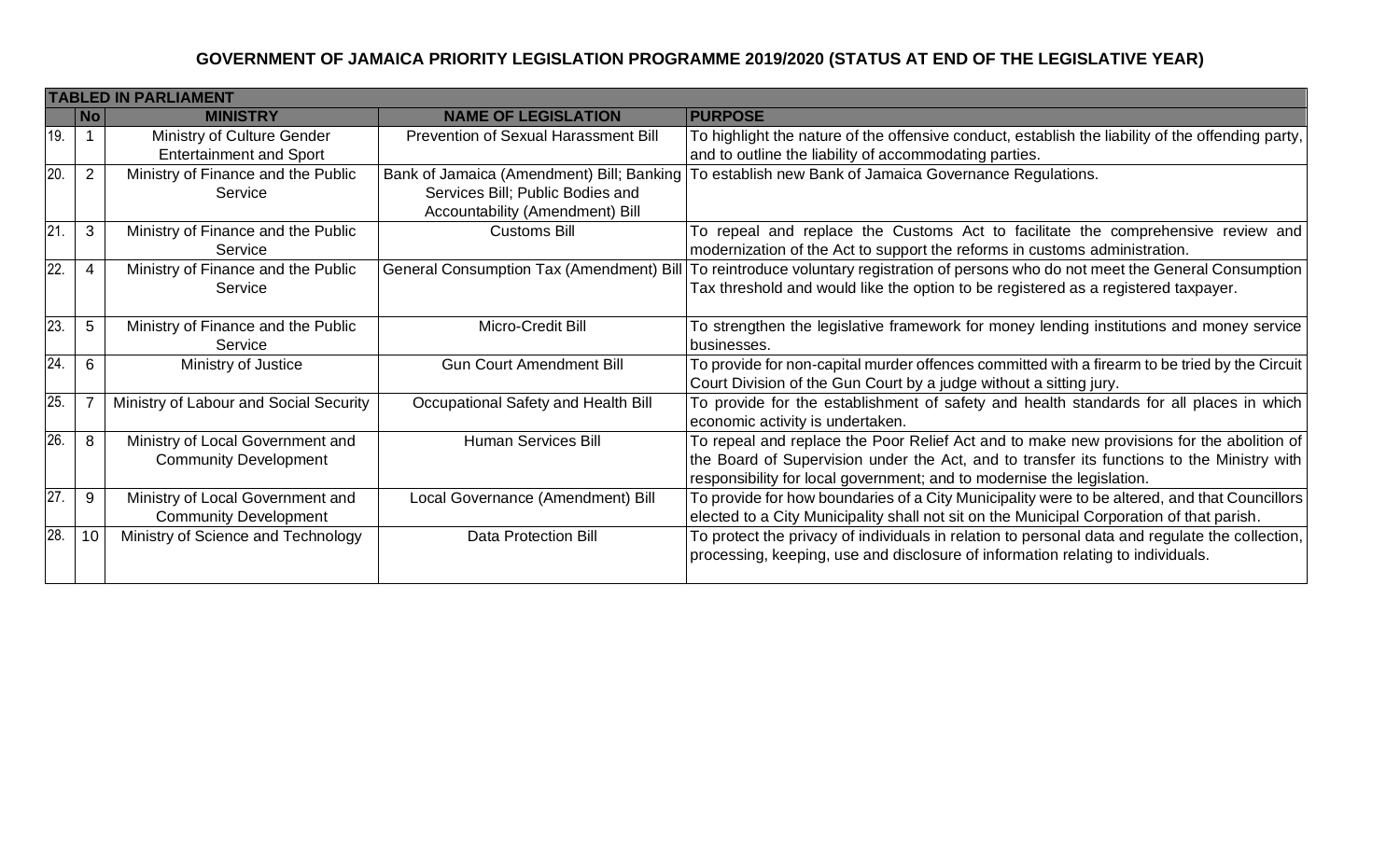|     |    | BEING CONSIDERED/APPROVED BY LEGISLATION COMMITTEE |                               |                                                                                                                                                                                   |
|-----|----|----------------------------------------------------|-------------------------------|-----------------------------------------------------------------------------------------------------------------------------------------------------------------------------------|
|     | No | <b>MINISTRY</b>                                    | <b>NAME OF LEGISLATION</b>    | <b>PURPOSE</b>                                                                                                                                                                    |
| 29. |    | Ministry of Health and Wellness                    | Optometry Bill                | To modernize and properly regulate the practice of Optometrists.                                                                                                                  |
| 30. |    | Ministry of Labour and Social Security             | Minimum Wage (Amendment) Bill | To facilitate compliance with the International Labour Organization (ILO) Convention  <br>Concerning Decent Work for Domestic Workers (C189), which Jamaica has already ratified. |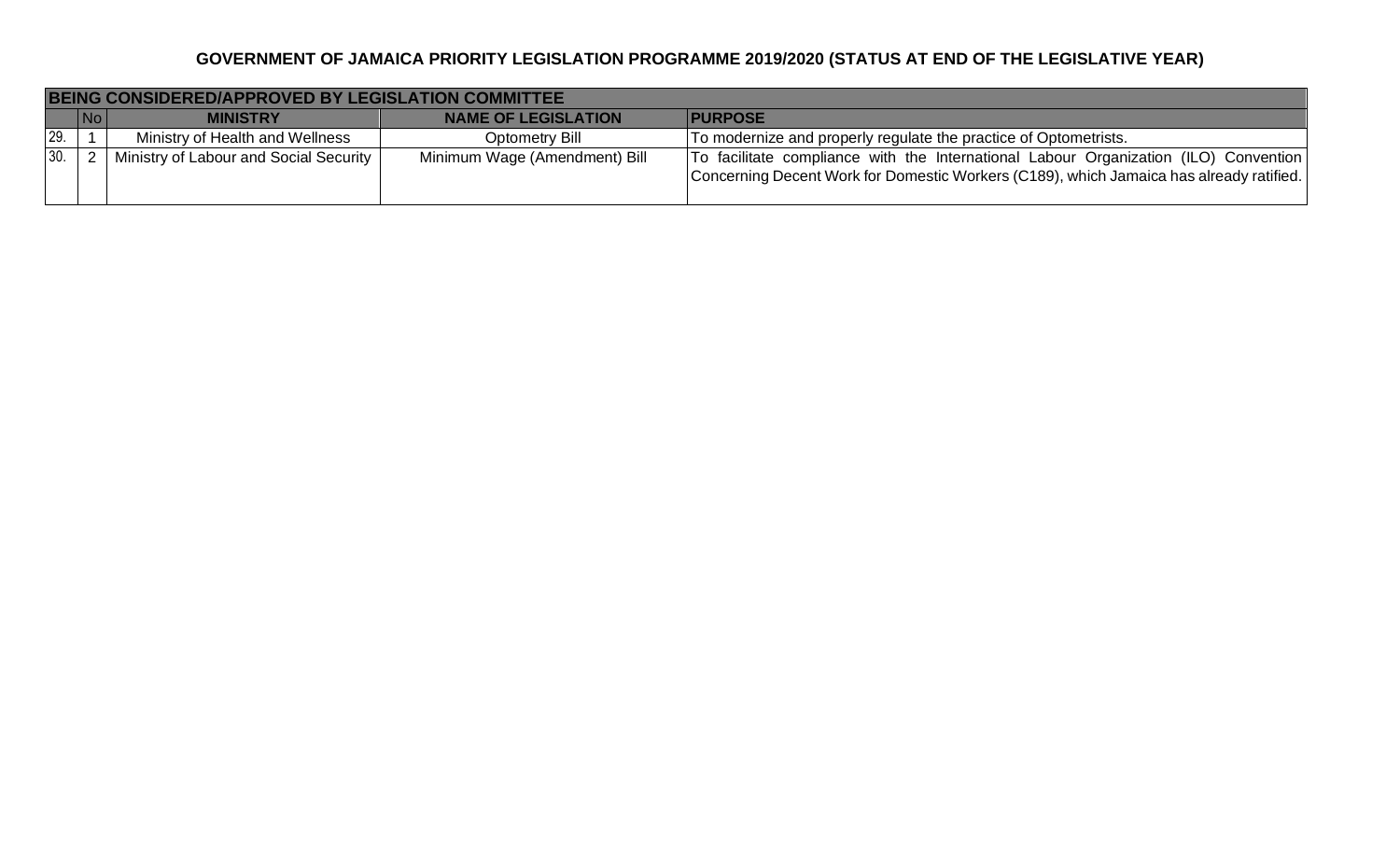|     |                          | <b>BEING DRAFTED</b>                                                |                                                                                                                                       |                                                                                                                                                                                                                                                                                                 |  |
|-----|--------------------------|---------------------------------------------------------------------|---------------------------------------------------------------------------------------------------------------------------------------|-------------------------------------------------------------------------------------------------------------------------------------------------------------------------------------------------------------------------------------------------------------------------------------------------|--|
|     | No                       | <b>MINISTRY</b>                                                     | <b>NAME OF LEGISLATION</b>                                                                                                            | <b>PURPOSE</b>                                                                                                                                                                                                                                                                                  |  |
| 31. | $\overline{\phantom{a}}$ | Ministry of Economic Growth and Job<br>Creation                     | Rent Restriction (Amendment) Bill                                                                                                     | To change the name of the Act to the "Rent Act" to reflect the purpose of the legislation to<br>regulate all aspects of the rental industry; and to effect other amendments to the Act.                                                                                                         |  |
| 32. | 2                        | Ministry of Economic Growth and Job<br>Creation                     | <b>Registration of Titles Cadastral Mapping</b><br>and Tenure Clarification (Special<br>Provisions) Bill; Registration of Titles Bill | To facilitate the merger of the National Land Agency and the Land Administration<br>Management Programme.                                                                                                                                                                                       |  |
| 33. | $\mathbf{3}$             | Ministry of Education, Youth and<br>Information                     | Jamaica Teaching Council Bill                                                                                                         | To provide for the establishment of the Jamaica Teaching Council, consequential<br>amendments to the provisions of the Education Act dealing with the Teachers Service<br>Commission, and for the introduction of a system of teacher licensing.                                                |  |
| 34. | $\overline{4}$           | Ministry of Finance and the Public<br>Service                       | <b>Resolution Regime) Bill</b>                                                                                                        | Resolution for Financial Institutions (Special   To establish a special resolution regime for the orderly resolution of distressed financial<br>institutions in order to protect financial stability whilst minimizing the recourse to public<br>funds.                                         |  |
| 35. | 5                        | Ministry of Foreign Affairs and Foreign<br>Trade                    | Biological, Chemical and Toxin Weapons<br><b>Conventions and United Nations Security</b><br><b>Council Resolution 1540</b>            | To implement the 1972 Biological and Toxin Weapons Convention, 1993 Chemical<br>Weapons Convention, the biological weapons and chemical weapons related measures of<br>UN Security Council Resolution 1540 and related Strategic Trade Controls, in particular,<br>weapons of mass destruction. |  |
| 36. | 6                        | Ministry of Health and Wellness                                     | Food and Drugs (Amendment) Bill                                                                                                       | To allow for the effective regulation of Natural Health products, including nutraceuticals.                                                                                                                                                                                                     |  |
| 37. | $\overline{7}$           | Ministry of Health and Wellness                                     | Framework Convention on Tobacco Control<br>(Implementation) Bill                                                                      | To expedite compliance with commitments under the Framework Convention on Tobacco<br>Control.                                                                                                                                                                                                   |  |
| 38. | 8                        | Ministry of Industry, Commerce,<br><b>Agriculture and Fisheries</b> | Animals (Diseases and Importation)<br>(Change of Name and Amendment) Bill                                                             | To facilitate importation, distribution, storage etc. of animals and animal products and by-<br>products with regard to disease and safety.                                                                                                                                                     |  |
| 39. | 9                        | Ministry of Industry, Commerce,<br><b>Agriculture and Fisheries</b> | Companies (Amendment) Bill                                                                                                            | To strengthen the efficient operation of companies in Jamaica.                                                                                                                                                                                                                                  |  |
| 40. | 10                       | Ministry of Industry, Commerce<br><b>Agriculture and Fisheries</b>  | Plants (Quarantine) Bill                                                                                                              | To give effect to the decision to accept the 1997 revision of the International Plant Protection<br>Convention and the necessary amendments to the Plants (Quarantine) Act.                                                                                                                     |  |
| 41. | 11                       | Ministry of Industry, Commerce<br><b>Agriculture and Fisheries</b>  | Trade Mark (Amendment) Bill                                                                                                           | To allow for the implementation of the Madrid Protocol which allows for a system of<br>International registration of trademarks and service marks.                                                                                                                                              |  |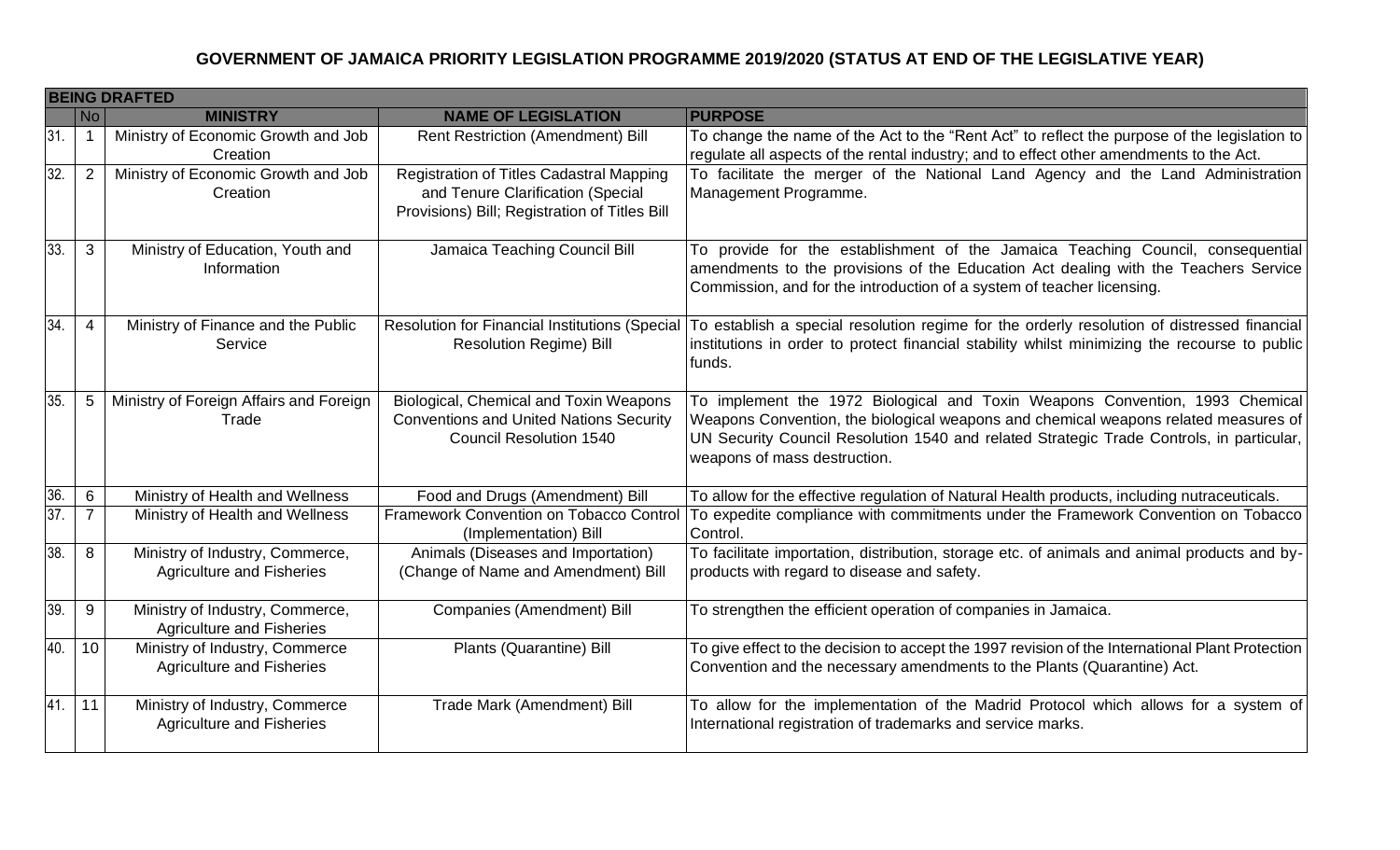|     | <b>BEING DRAFTED</b> |                                                                  |                                                                                                    |                                                                                                                                                                                                                                                     |  |
|-----|----------------------|------------------------------------------------------------------|----------------------------------------------------------------------------------------------------|-----------------------------------------------------------------------------------------------------------------------------------------------------------------------------------------------------------------------------------------------------|--|
|     | No                   | <b>MINISTRY</b>                                                  | <b>NAME OF LEGISLATION</b>                                                                         | <b>PURPOSE</b>                                                                                                                                                                                                                                      |  |
| 42. | 12                   | Ministry of Labour and Social Security                           | <b>National Insurance Bill</b>                                                                     | To provide for increase in contributions and benefits payable under the Act and for<br>connected matters.                                                                                                                                           |  |
| 43. | 13                   | Ministry of Local Government and<br><b>Community Development</b> | National Solid Waste Management<br>(Amendment) Bill                                                | To validate all the actions of the NSWMA with respect to the contributions to the MPM Plan;<br>and to empower the Minister to give retroactive approval to NSWMA to join the MPM<br>Pension Plan.                                                   |  |
| 44. | 14                   | <b>Ministry of National Security</b>                             | Firearms (Amendment) Bill                                                                          | To address deficiencies hindering the Firearm Licensing Authority in the execution of their<br>duties; and to provide for the revision of the protocols supporting the current firearm review<br>process; and to introduce new offences.            |  |
| 45. | 15                   | <b>Ministry of National Security</b>                             | Immigration Restriction (Commonwealth<br>Citizen) (Amendment) Bill; and Aliens<br>(Amendment) Bill | To amend the immigration laws to address current and emerging border security issues.                                                                                                                                                               |  |
| 46. | 16                   | Ministry of Transport and Mining                                 | Civil Aviation (Amendment) Bill                                                                    | To comprehensively review the Act to strengthen the provisions in keeping with Jamaica's<br>continued compliance with the Convention on International Civil Aviation (Chicago<br>Convention, 1944).                                                 |  |
| 47. | 17                   | Ministry of Transport and Mining                                 | Maritime Labour Convention Bill                                                                    | To give effect to the Maritime Labour Convention; and to amend related laws to provide for<br>the right of seafarers to decent living and working standards on ships as well as the right to<br>medical, care, repatriation, and social protection. |  |
| 48. | 18                   | Ministry of Transport and Mining                                 | Shipping (Pollution Prevention, Response,<br>Liability and Compensation Bill                       | To incorporate the provisions of MARPOL 73/78; to allow for recovery compensation in the<br>event of an oil spill and contribution by importers of oil to the International Oil Pollution<br><b>Compensation Fund.</b>                              |  |
| 49. | 19                   | Office of the Prime Minister                                     | Registration (Births and Deaths)<br>(Amendment) Bill                                               | To amend the Registration (Births and Deaths) Act to treat with the registration forms and<br>procedures for the mandatory registration of the particulars of fathers.                                                                              |  |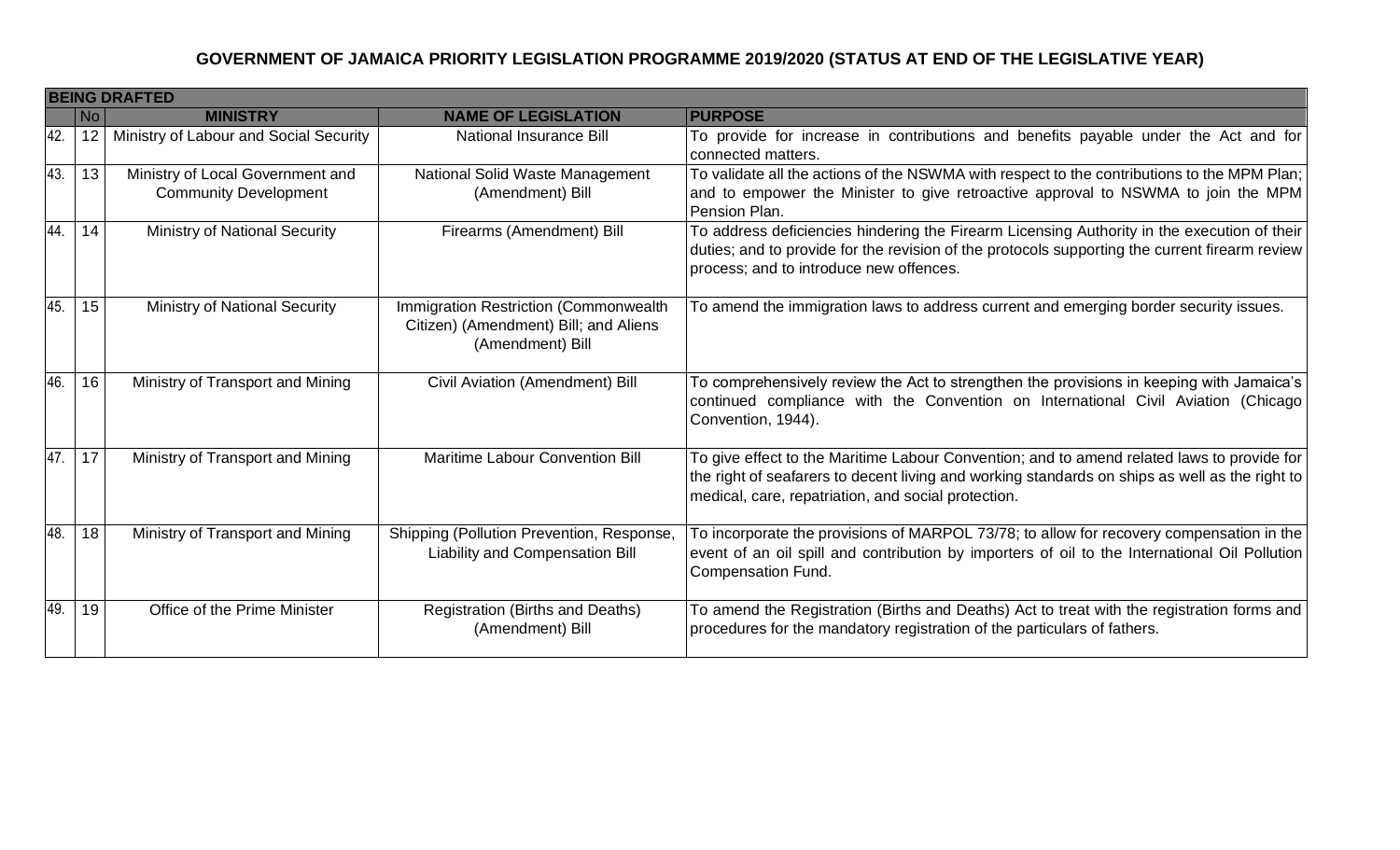|     | <b>CABINET APPROVAL OF DRAFTING INSTRUCTIONS</b> |                                                                    |                                                                    |                                                                                                                                                                                                                                                                                                                                                                              |  |
|-----|--------------------------------------------------|--------------------------------------------------------------------|--------------------------------------------------------------------|------------------------------------------------------------------------------------------------------------------------------------------------------------------------------------------------------------------------------------------------------------------------------------------------------------------------------------------------------------------------------|--|
|     | No                                               | <b>MINISTRY</b>                                                    | <b>NAME OF LEGISLATION</b>                                         | <b>PURPOSE</b>                                                                                                                                                                                                                                                                                                                                                               |  |
| 50. | -1                                               | Ministry of Economic Growth and Job<br>Creation                    | Real Estate (Developers and Dealers)<br>(Amendment) Bill           | To modernize the provisions of the existing Act.                                                                                                                                                                                                                                                                                                                             |  |
| 51  | 2                                                | Ministry of Finance and the Public<br>Service                      | Stamp Duty (Amendment) Bill                                        | To provide for the date of implementation of the removal of additional stamp duty from<br>goods originating in the European Community to be 1 April 2019 in accordance with the<br>CARIFORUM-EC Economic Partnership Agreement (EPA).                                                                                                                                        |  |
| 52. | 3                                                | Ministry of Finance and the Public<br>Service                      | Casino Gaming (Amendment) Bill                                     | To redefine the requirements for investments in Integrated Resort Developments.                                                                                                                                                                                                                                                                                              |  |
| 53. | $\overline{4}$                                   | Ministry of Finance and the Public<br>Service                      | <b>Gaming Bill</b>                                                 | To facilitate the merger of the Betting Gaming and Lotteries Commission, the Jamaica<br>Racing Commission and the Casino Gaming Commission.                                                                                                                                                                                                                                  |  |
| 54  | 5                                                | Ministry of Finance and the Public<br>Service                      | Independent Fiscal Council Bill                                    | To establish an Independent Fiscal Institution to promote sound fiscal policy and<br>sustainable public finances.                                                                                                                                                                                                                                                            |  |
| 55. | 6                                                | Ministry of Health and Wellness                                    | National Family Planning (Repeal) Bill.                            | To facilitate the integration of the National Family Planning Board as a division in the<br>Ministry of Health and Wellness.                                                                                                                                                                                                                                                 |  |
| 56. | $\overline{7}$                                   | Ministry of Industry, Commerce<br><b>Agriculture and Fisheries</b> | Tobacco Industry Regulation (Repeal) Bill                          | To give effect to the decision to close the Tobacco Industry Control Authority.                                                                                                                                                                                                                                                                                              |  |
| 57. | 8                                                | Ministry of Justice                                                | Dogs (Liability for Injury) (Repeal) Bill                          | To repeal and replace the Act to provide for criminal and civil liability for the owner of a dog<br>that attacks, injures or causes the death of a person.                                                                                                                                                                                                                   |  |
| 58. | 9                                                | Ministry of Justice                                                | Legal Aid (Amendment) Bill                                         | To facilitate the integration of the functions of the Legal Aid Council into the Ministry of<br>Justice.                                                                                                                                                                                                                                                                     |  |
| 59. | 10                                               | Ministry of Science and Technology                                 | Petroleum (Downstream Activities) Bill                             | To consolidate and supplement all existing downstream legislation and to amend the Office<br>of Utilities Regulation Act to provide the Office with jurisdiction in respect of the regulation<br>of the downstream natural gas sector in Jamaica, including the facilities and services for<br>Liquefied Natural Gas, compressed natural gas and other forms of natural gas. |  |
| 60. | 11                                               | Ministry of Tourism                                                | Tourist Board (Amendment) Bill; repeal of<br>the River Rafting Act | To amend the Act to transfer the licensing function from the Tourist Board to Ministry of<br>Tourism.                                                                                                                                                                                                                                                                        |  |